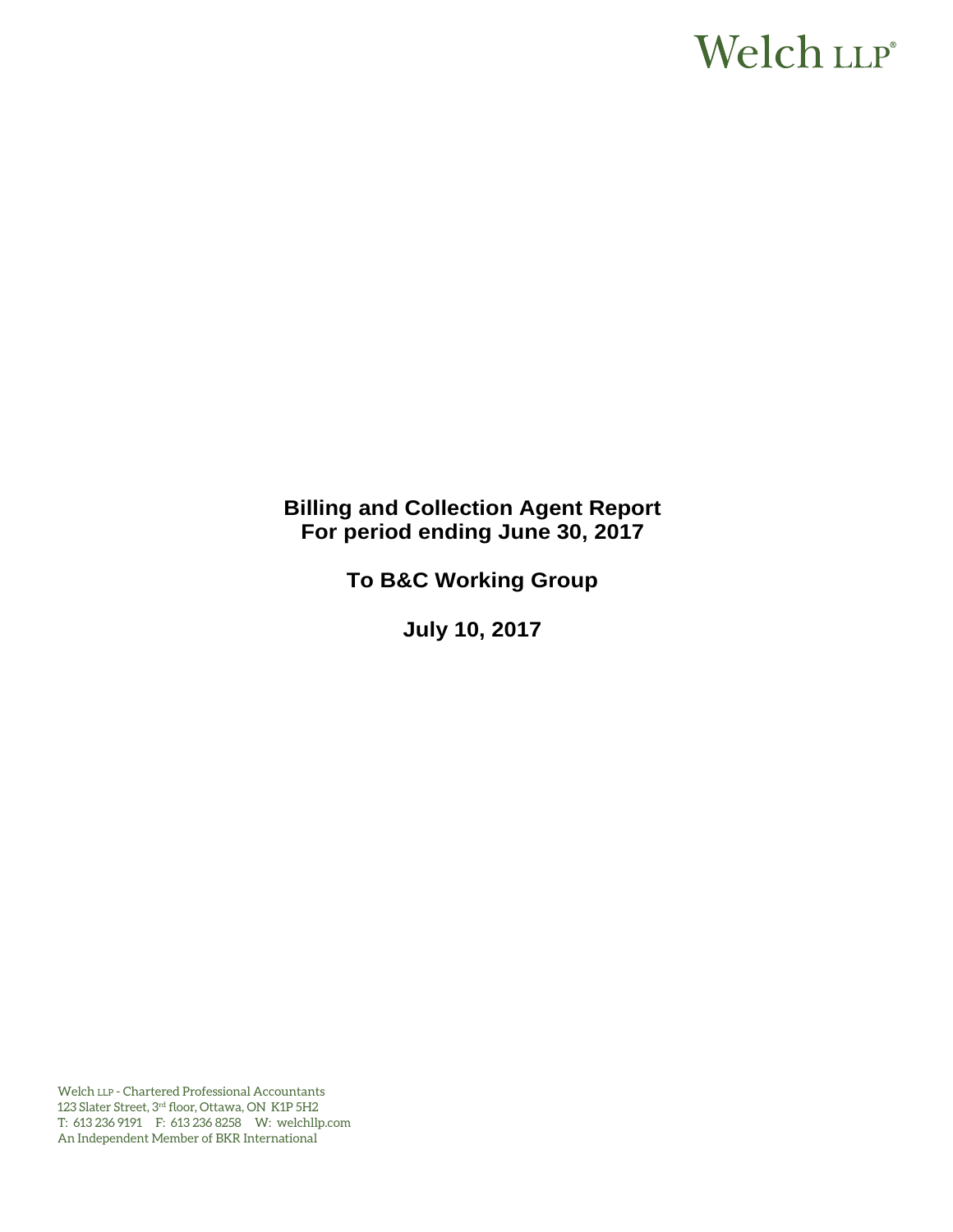# **NANPA FUND STATEMENT OF FINANCIAL POSITION June 30, 2017**

# **Assets**

| Cash in bank                                     | \$        | 2,070,814  |
|--------------------------------------------------|-----------|------------|
| <b>Receivables</b>                               |           |            |
| Receivable from US Carriers                      | 119,769   |            |
| Receivable from Canada                           | 9,741     |            |
| Receivable from Caribbean countries              | 765       |            |
| Receivables forwarded to Treasury for collection | 49,434    |            |
| Allowance for uncollectible accounts             | (62, 500) | 117,209    |
| <b>Total assets</b>                              |           | 2,188,023  |
| <b>Less:</b> Accrued liabilities                 |           |            |
| Welch LLP                                        | 28,336    |            |
| <b>NEUSTAR Pooling 1K Block</b>                  | 312,601   |            |
| <b>NEUSTAR NANP Administration</b>               | 190,353   |            |
| Data Collection Agent - USAC                     | 5,754     | (537, 044) |
| <b>Fund balance</b>                              | \$        | 1,650,979  |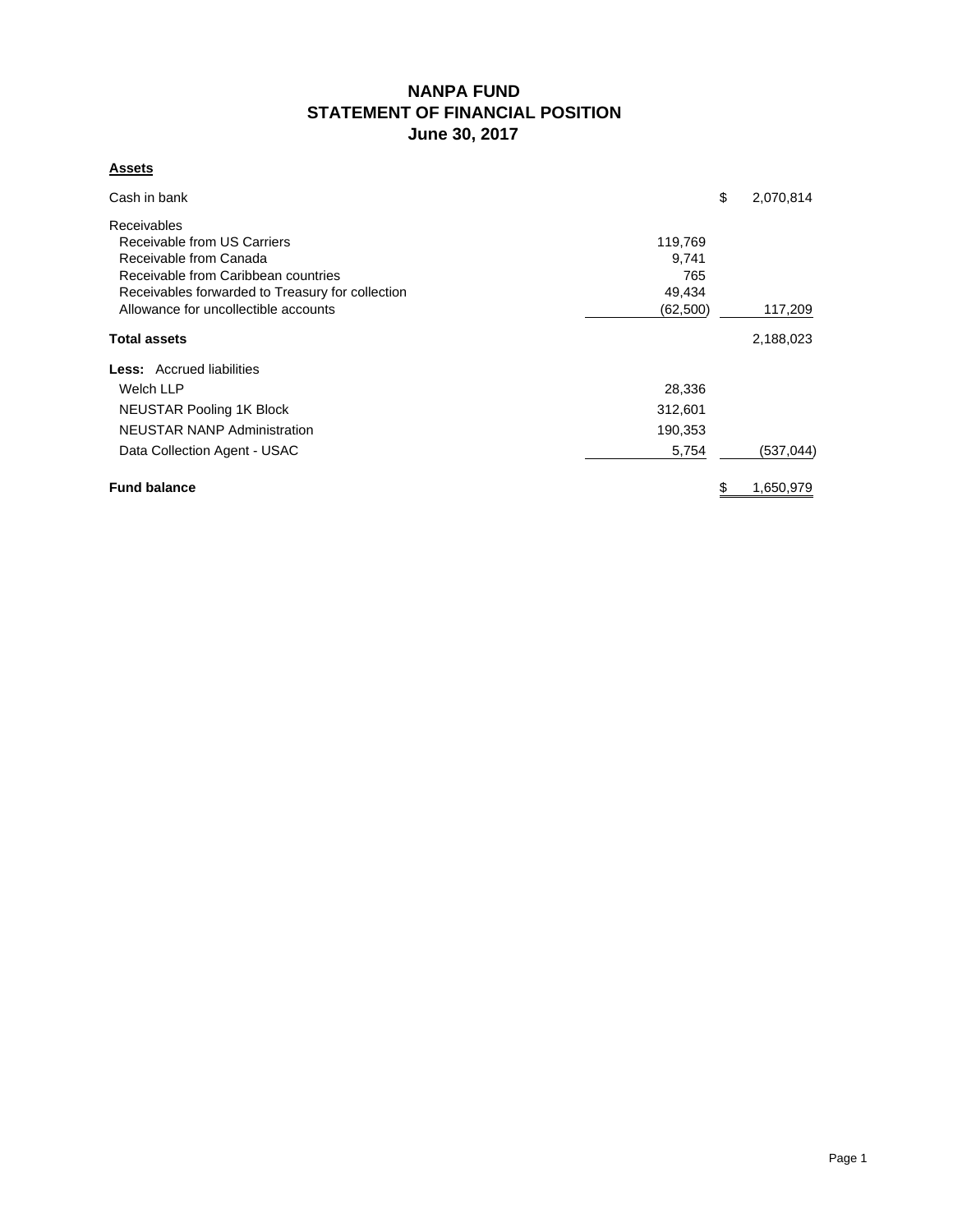#### **NANPA FUND FORECASTED STATEMENT OF CHANGES IN FUND BALANCEOCTOBER 2016 TO SEPTEMBER 2017**

|                                                |            | Actual           |                 |                 |                     |                 |                 |                 |                 | <b>Budget</b> |                 |                 |          |                   | <b>Variance between</b><br>forecasted results |                             |
|------------------------------------------------|------------|------------------|-----------------|-----------------|---------------------|-----------------|-----------------|-----------------|-----------------|---------------|-----------------|-----------------|----------|-------------------|-----------------------------------------------|-----------------------------|
|                                                |            | Oct-16           | <b>Nov-16</b>   | Dec-16          | Jan-17              | Feb-17          | Mar-17          | Apr-17          | May-17          | Jun-17        | <b>Jul-17</b>   | Aug-17          | Sep-17   | <b>Total</b>      | <b>Budget</b>                                 | and budget at Sept<br>30/17 |
| <u>Revenue</u>                                 |            |                  |                 |                 |                     |                 |                 |                 |                 |               |                 |                 |          |                   |                                               |                             |
| <b>International Contributions</b>             |            |                  |                 |                 |                     |                 |                 |                 |                 |               |                 |                 |          |                   |                                               |                             |
| Canada<br>Caribbean countries                  | (1)<br>(1) | 19,483<br>24,439 | 9,742<br>$\sim$ | 9,741<br>$\sim$ | 9,741<br><b>COL</b> | 9,741<br>$\sim$ | 9,741<br>$\sim$ | 9,741<br>$\sim$ | 9,741<br>$\sim$ | 9,741<br>. .  | 9,741<br>$\sim$ | 9,741<br>$\sim$ |          | 116,894<br>24,439 | 116,894<br>24,439                             | $\sim$                      |
| <b>Total International Contributions</b>       |            | 43,922           | 9,742           | 9,741           | 9.741               | 9.741           | 9,741           | 9,741           | 9,741           | 9,741         | 9.741           | 9.741           |          | 141,333           | 141,333                                       | $\sim$                      |
| Domestic Contributions - US carriers           | (1)        | 4,440,157        | 141,285         | 142,274         | 144,440             | 147,472         | 142,291         | 136,967         | 136,918         | 118,119       | 142,291         | 142,291         |          | 5,834,505         | 5,775,123                                     | 59,382                      |
| Late filing fees for Form 499A                 | (2)        | 2,300            | (800.00)        | 800             |                     | 400             |                 | 400             | (100.00)        | 900           | $\sim$          | $\sim$          | 80,000   | 83,900            | 80,000                                        | 3,900                       |
| Interest income                                | (3)        | 470              | 587             | 904             | 388                 | 295             | 481             | 342             | 259             | 203           | 416             | 416             | 416      | 5,177             | 5,000                                         | 177                         |
| Total revenue                                  |            | 4,486,849        | 150,814         | 153,719         | 154,569             | 157,908         | 152,513         | 147,450         | 146,818         | 128,963       | 152,448         | 152,448         | 80,416   | 6,064,915         | 6,001,456                                     | 63,459                      |
|                                                |            |                  |                 |                 |                     |                 |                 |                 |                 |               |                 |                 |          |                   |                                               |                             |
| <b>Expenses</b><br><b>NANPA Administration</b> | (4)        | 241,963          | 209,832         | 212,034         | 210,753             | 209,832         | 209,832         | 191,884         | 187,332         | 190,353       | 195,561         | 195,560         | 202,122  | 2,457,058         | 2,425,461                                     | 31,597                      |
| 1K Block Pooling                               | (5)        | 353,567          | 257,865         | 255,403         | 255,291             | 256,157         | 255,641         | 266,361         | 262,488         | 258,434       | 258,989         | 258,989         | 258,988  | 3,198,173         | 3,107,867                                     | 90,306                      |
| Pooling Change Order 3 B                       |            |                  |                 |                 |                     |                 |                 |                 |                 |               |                 |                 |          |                   |                                               |                             |
| - CLIN 15                                      | (5)(a)     | $\sim$           |                 |                 |                     |                 |                 | 54,167          | 54,167          | 54,167        | 54,167          | 54,167          | 54,167   | 325,000           |                                               | 325,000                     |
| - CLIN 16                                      | (5)(b)     |                  |                 |                 |                     |                 |                 | ٠               |                 |               | $\sim$          | 7,268           | 7,268    | 14,535            |                                               | 14,535                      |
| <b>Billing and Collection</b><br>Welch LLP     |            | 28,336           | 28,336          | 28,336          | 28,336              | 28,336          | 28,336          | 28,336          | 28,336          | 34,405        | 31,169          | 31,169          | 31,169   | 354,600           | 374,028                                       | (19, 428)                   |
| Data Collection Agent                          | (6)<br>(7) | 5,806            | 5,328           | 7,508           | 8,162               | 5,930           | 5,497           | 6,398           | 6,381           | 6,297         | 5,754           | 5,754           | 5,754    | 74,569            | 69,950                                        | 4,619                       |
| <b>Annual Operations Audit</b>                 | (8)        | $\sim$           | $\sim$          | $\sim$          | 46,000              | $\sim$          | $\sim$          | $\sim$          | $\sim$          | $\sim$        | $\sim$          |                 |          | 46,000            | 47,000                                        | (1,000)                     |
| <b>Bank Charges</b>                            | (9)        | 4,132            | 6,031           | 5,171           | 3,185               | 3,111           | 2,480           | 2,429           | 2,122           | 2,102         | 3,083           | 3,083           | 3,083    | 40,012            | 37,000                                        | 3,012                       |
| Carrier Audits                                 | (10)       | $\sim$           | $\sim$          | $\sim$          | $\sim$              | $\sim$          |                 | ٠               | $\sim$          | $\sim$        | $\sim$          | $\sim$          |          | $\sim$            | 300,000                                       | (300,000)                   |
| Bad debt expense                               | (11)       | 5,648)           | 3,287           | 29,958          | 8,096               | 3,810)          | 6,600           | 739             | 1,291)          | 1,240         | 3,333           | 3,333           | 3,333    | 29,396            | 40,000                                        | (10, 604)                   |
| <b>Total expenses</b>                          |            | 628,156          | 504,105         | 538,410         | 559,823             | 499,556         | 495,186         | 550,314         | 539,535         | 546,998       | 552,056         | 559,322         | 565,883  | 6,539,343         | 6,401,306                                     | 138,037                     |
| Net revenue (expenses)                         |            | 3,858,693        | 353,291)        | 384,691)        | 405,254)            | 341,648)        | 342,673) (      | 402,864) (      | 392,717) (      | 418,035)      | 399,608)        | 406,874)        | 485,467) | 474,428)          | 399,850)                                      | (74, 578)                   |
| Opening fund balance                           |            | 833,458          | 4,692,151       | 4,338,860       | 3,954,169           | 3,548,915       | 3,207,267       | 2,864,594       | 2,461,730       | 2,069,014     | 1,650,979       | 1,251,371       | 844,497  | 833,458           | 899,850                                       | (66, 392)                   |
| <b>Closing fund balance</b>                    |            | 4,692,151        | 4,338,860       | 3,954,169       | 3,548,915           | 3,207,267       | 2,864,594       | 2,461,730       | 2,069,014       | 1,650,979     | 1,251,371       | 844,497         | 359,030  | 359,030           | 500,000                                       | (140, 970)                  |
| Fund balance makeup:                           |            |                  |                 |                 |                     |                 |                 |                 |                 |               |                 |                 |          |                   |                                               |                             |
| Contingency                                    |            | 500,000          | 500,000         | 500,000         | 500,000             | 500,000         | 500,000         | 500,000         | 500,000         | 500,000       | 500,000         | 500,000         | 500,000  | 500,000           | 500,000                                       |                             |
| Surplus                                        |            | 4,192,151        | 3.838.860       | 3.454.169       | 3.048.915           | 2,707,267       | 2.364.594       | 1.961.730       | 1.569.014       | 1.150.979     | 751.371         | 344.497         | 140.970) | 140,970)          |                                               |                             |

4,692,151 4,338,860 3,954,169 3,548,915 3,207,267 2,864,594 2,461,730 2,069,014 1,650,979 1,251,371 844,497 359,030 359,030 359,030 500,000

**(1)** The US carrier contributions for the period from October 2016 to September 2017 and the International contributions are based upon actual billings.

(2) These fees represent the \$100 late filing fee charged to those companies that do not file the Form 499A by the due date.

**(3)** Interest income projections are estimates

(4) The cost of NANP administration is based on the contract in force until June 2017. Estimates are used for July to September 2017. \$130,000 is also added for potential change orders anticipated to be issued by Sep 2017.

(5) The cost for 1K Block Pooling Administration is based on the contract in force until July 14, 2017. Estimates based on the existing contract amounts are used for July 15, 2017 to September 30, 2017.

(5)(a) CLIN 15 is for the period March 22 to November 22, 2017 a cost of \$748,500. \$325,000 will be billed evenly between April and September 2017 with the remaining balance to be billed in the 2017/18 period.

(5)(b) CLIN 16 is for the period July 31 to Noveember 24, 2017 and is not to exceed \$29,070. Budgeted for evenly over the months of August to November 2017

**(7)** The expense for the Data Collection Agent is based on estimate of costs by USAC. (6) The cost of B&C Agent is based on the current interim contract with Welch LLP in force until April 30, 2017 plus 10% as recommended by the FCC. The June fee includes \$5,995 for accounting software upgrades.

**(8)** The expense for the annual operations audit performed by Ernst & Young LLP is based on the quote given.

**(9)** Bank fees are an expense to the Fund.

**(10)** The budget allowed \$300,000 for carrier audits.

**(11)** The allowance covers all accounts considered potentially uncollectible at May 31, 2017.

### **Assumptions: Reconciliation of forecast at September 30, 2017 to budget**

| Budgeted fund balance at September 30, 2017 - contingency                                                              | 500,000   |
|------------------------------------------------------------------------------------------------------------------------|-----------|
| Decrease in fund balance between budget period                                                                         | (66, 392) |
| Additional billings over estimate from budget                                                                          | 59,382    |
| Late filing fees (reversal) for Form 499A                                                                              | 3,900     |
| Underestimate of interest earned to date compared to budget                                                            | 177       |
| Pooling change order CLIN 15 -difference between budget and actual                                                     | (325,000) |
| Pooling change order CLIN 16 -difference between budget and actual                                                     | (14, 535) |
| NANP Admin - difference between budget and actual contract awarded due to<br>variable travel costs                     | 4,850     |
| NANP Admin - change orders issued<br>Decrease in B&C Agent costs - aniticipated 10% increase not in effect as contract | (36, 447) |
| not yet renewed less software upgrade costs                                                                            | 19,428    |
| Data Collection fees - Adjustment to actual from budget                                                                | (4,619)   |
| Bad debts - Adjustment to actual from budget                                                                           | 10,604    |
| IK Block Pooling - difference between budget and actual contract awarded due to<br>variable travel costs               | 4.894     |
| Pooling change orders                                                                                                  | (95, 200) |
| Carrier audits that will not be performed                                                                              | 300,000   |
| Operations Audit - Adjustment to actual from budget                                                                    | 1,000     |
| Bank fees - Adjustment to actual from budget                                                                           | (3,012)   |
| Forecasted fund balance at September 30, 2017                                                                          | 359.030   |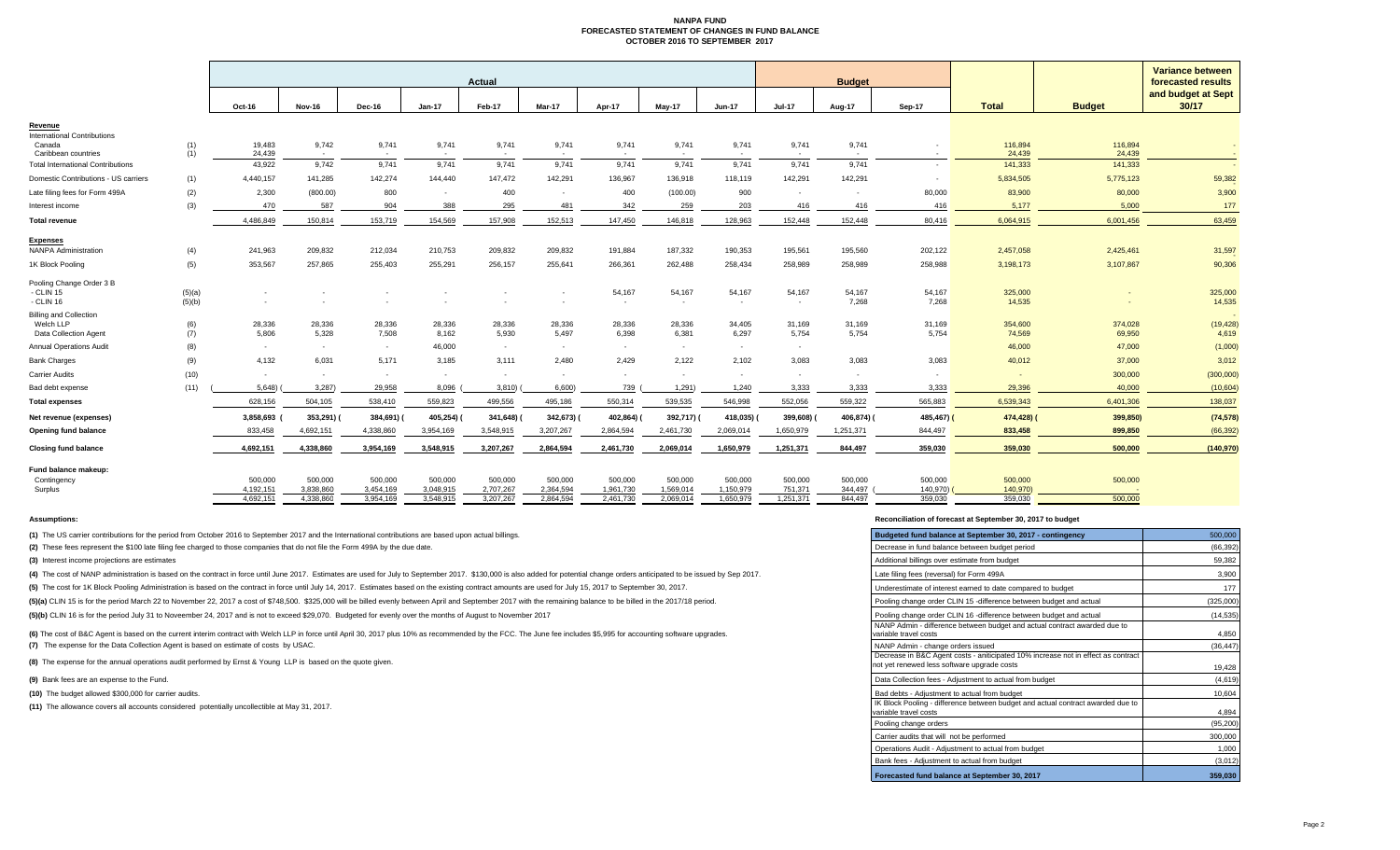### **NANPA FUNDFORECASTED STATEMENT OF CHANGES IN FUND BALANCE OCTOBER 2017 TO SEPTEMBER 2018**

|                                              |                  | <b>Projection based on budget</b> |                                   |                                    |                                    |                          |                                    |                                    |                                    |                                    |                          |                          |           |
|----------------------------------------------|------------------|-----------------------------------|-----------------------------------|------------------------------------|------------------------------------|--------------------------|------------------------------------|------------------------------------|------------------------------------|------------------------------------|--------------------------|--------------------------|-----------|
|                                              |                  | Oct-17                            | <b>Nov-17</b>                     | <b>Dec-17</b>                      | <b>Jan-18</b>                      | Feb-18                   | Mar-18                             | Apr-18                             | May-18                             | <b>Jun-18</b>                      | <b>Jul-18</b>            | Aug-18                   | Sep-18    |
| <b>Projected Revenue</b>                     |                  |                                   |                                   |                                    |                                    |                          |                                    |                                    |                                    |                                    |                          |                          |           |
| <b>International Contributions</b><br>Canada | (1)              | 9.716                             | 9,716                             | 9,716                              | 9,716                              | 9,716                    | 9,716                              | 9,716                              | 9,716                              | 9,717                              | 9,717                    | 9,717                    | 9,717     |
| Caribbean countries                          | (1)              | 24,429                            | $\overline{\phantom{a}}$          | $\overline{a}$                     | $\overline{\phantom{a}}$           | $\overline{\phantom{a}}$ | $\overline{\phantom{a}}$           | $\overline{\phantom{a}}$           | $\overline{a}$                     | $\sim$                             | $\overline{\phantom{a}}$ | $\overline{\phantom{a}}$ | $\sim$    |
| <b>Total International Contributions</b>     |                  | 34,145                            | 9,716                             | 9,716                              | 9,716                              | 9,716                    | 9,716                              | 9,716                              | 9,716                              | 9,717                              | 9,717                    | 9,717                    | 9,717     |
| Domestic Contributions - US carriers         | (1)              | 5,303,283                         | 200,290                           | 200,290                            | 200,290                            | 200,290                  | 200,290                            | 200,290                            | 200,290                            | 200,290                            | 200,290                  | 200,290                  | 200,290   |
| Late filing fees for Form 499A               | (2)              | $\overline{\phantom{a}}$          | $\overline{\phantom{a}}$          | $\blacksquare$                     | $\overline{\phantom{a}}$           | $\overline{\phantom{a}}$ | $\overline{\phantom{a}}$           | $\overline{\phantom{a}}$           | $\overline{\phantom{a}}$           | $\overline{\phantom{a}}$           | $\overline{\phantom{a}}$ | $\overline{\phantom{a}}$ | 65,000    |
| Interest income                              | (3)              | 417                               | 417                               | 417                                | 417                                | 417                      | 417                                | 417                                | 417                                | 416                                | 416                      | 416                      | 416       |
| Total projected revenue                      |                  | 5,337,845                         | 210,423                           | 210,423                            | 210,423                            | 210,423                  | 210,423                            | 210,423                            | 210,423                            | 210,423                            | 210,423                  | 210,423                  | 275,423   |
| <b>Projected Expenses</b>                    |                  |                                   |                                   |                                    |                                    |                          |                                    |                                    |                                    |                                    |                          |                          |           |
| <b>NANPA Administration</b>                  | (4)              | 201,734                           | 201,734                           | 201,734                            | 201,734                            | 201,734                  | 201,734                            | 201,734                            | 201,735                            | 201,735                            | 201,735                  | 201,735                  | 201,735   |
| 1K Block Pooling                             | (5)              | 266,623                           | 266,623                           | 266,623                            | 266,623                            | 266,623                  | 266,623                            | 266,623                            | 266,623                            | 266,623                            | 266,623                  | 266,623                  | 266,622   |
| Pooling Change Oder 3B                       |                  |                                   |                                   |                                    |                                    |                          |                                    |                                    |                                    |                                    |                          |                          |           |
| - CLIN 15                                    | (5)(a)           | 211,750                           | 211,750                           | $\overline{\phantom{a}}$           |                                    |                          |                                    | $\overline{\phantom{a}}$           | $\overline{\phantom{a}}$           |                                    |                          |                          |           |
| - CLIN 16<br>- CLIN 17                       | (5)(b)<br>(5)(c) | 7,268<br>$\blacksquare$           | 7,267<br>$\overline{\phantom{a}}$ | $\overline{\phantom{a}}$<br>43,333 | $\overline{\phantom{a}}$<br>43,333 | $\overline{a}$<br>43,333 | $\overline{\phantom{a}}$<br>43,333 | $\overline{\phantom{a}}$<br>43,333 | $\overline{\phantom{a}}$<br>43,333 | $\overline{\phantom{a}}$<br>43,333 |                          |                          |           |
| <b>Billing and Collection</b>                |                  |                                   |                                   |                                    |                                    |                          |                                    |                                    |                                    |                                    |                          |                          |           |
| Welch LLP                                    | (6)              | 28,410                            | 28,410                            | 28,410                             | 28,410                             | 28,410                   | 28,410                             | 28,410                             | 28,410                             | 28,410                             | 28,410                   | 28,410                   | 28,410    |
| Data Collection Agent - USAC                 | (7)              | 6,237                             | 6,237                             | 6,237                              | 6,237                              | 6,237                    | 6,237                              | 6,237                              | 6,237                              | 6,237                              | 6,237                    | 6,237                    | 6,237     |
| <b>Annual Operations Audit</b>               | (8)              | $\sim$                            | $\overline{\phantom{a}}$          | $\Omega$                           | $\overline{\phantom{a}}$           | $\overline{\phantom{a}}$ | $\sim$                             | $\overline{\phantom{a}}$           | $\overline{\phantom{a}}$           | $\overline{\phantom{a}}$           | $\sim$                   | $\overline{\phantom{a}}$ | 47,000    |
| <b>Bank Charges</b>                          | (9)              | 3.167                             | 3.167                             | 3.167                              | 3.167                              | 3.167                    | 3,167                              | 3.167                              | 3,167                              | 3.166                              | 3.166                    | 3,166                    | 3,166     |
| <b>Carrier Audits</b>                        | (10)             | $\blacksquare$                    | $\overline{\phantom{a}}$          | $\overline{\phantom{a}}$           | $\overline{\phantom{a}}$           | 200,000                  | $\overline{\phantom{a}}$           |                                    | $\overline{\phantom{a}}$           | $\overline{\phantom{a}}$           | $\overline{\phantom{a}}$ | $\overline{\phantom{a}}$ |           |
| Bad debt expense (recovery)                  | (11)             | 3,334                             | 3,334                             | 3,334                              | 3,334                              | 3,333                    | 3,333                              | 3,333                              | 3,333                              | 3,333                              | 3,333                    | 3,333                    | 3,333     |
| <b>Total projected expenses</b>              |                  | 728,523                           | 728,522                           | 552,838                            | 552,838                            | 752,837                  | 552,837                            | 552,837                            | 552,838                            | 552,837                            | 509,504                  | 509,504                  | 556,503   |
| Projected Net revenue (expenses)             |                  | 4,609,322                         | 518,099)                          | 342,415) (                         | 342,415) (                         | 542,414)                 | 342,414)                           | 342,414) (                         | 342,415)                           | 342,414) (                         | 299,081) (               | 299,081) (               | 281,080)  |
| Projected Opening fund balance               |                  | 359,030                           | 4,968,352                         | 4,450,253                          | 4,107,838                          | 3,765,423                | 3,223,009                          | 2,880,595                          | 2,538,181                          | 2,195,766                          | 1,853,352                | 1,554,271                | 1,255,190 |
| <b>Projected Closing fund balance</b>        |                  | 4,968,352                         | 4,450,253                         | 4,107,838                          | 3,765,423                          | 3,223,009                | 2,880,595                          | 2,538,181                          | 2,195,766                          | 1,853,352                          | 1,554,271                | 1,255,190                | 974,110   |
| Projected Fund balance makeup:               |                  |                                   |                                   |                                    |                                    |                          |                                    |                                    |                                    |                                    |                          |                          |           |
| Contingency                                  |                  | 1,000,000                         | 1,000,000                         | 1,000,000                          | 1,000,000                          | 1,000,000                | 1,000,000                          | 1,000,000                          | 1,000,000                          | 1,000,000                          | 1,000,000                | 1,000,000                | 974,110   |
| Surplus                                      |                  | 3.968.352                         | 3.450.253                         | 3,107,838                          | 2.765.423                          | 2.223.009                | 1.880.595                          | 1,538,181                          | 1,195,766.00                       | 853.352                            | 554,271                  | 255,190                  |           |
|                                              |                  | 4,968,352                         | 4,450,253                         | 4,107,838                          | 3,765,423                          | 3,223,009                | 2,880,595                          | 2,538,181                          | 2,195,766                          | 1,853,352                          | 1,554,271                | 1,255,190                | 974,110   |

### **Assumptions:**

**(1)** The contribution for October 2017 - September 2018 is based on preliminary Form 499A figures provided by USAC in May 2017.

**(2)** These estimated fees represent the \$100 late filing fee charged to those companies that do not file the Form 499A by the due date.

**(3)** Interest income projections are estimates

(4) The NANPA Administration contract expires July 8, 2017. The cost for NANPA administration is an estimate based on the last option year plus a 3% increase. The percentage represents the average yearly increase over the **(5)** The 1K Block Pooling Administration contract expires July 14, 2017. The cost for Pooling Administration is provided for based on the amount provided in the final option year of the contract.

**(5)(a)** CLIN15 is for \$748,500 for the period 3/22/17 to 11/24/17. \$325,000 is being billed before September 2017, the remaining is being billed in October and November 201

**(5)(b)** CLIN 16 is \$29,070 maximum, being billed from 7/31/17 to 11/24/17 (4 months

**(5)(c)** CLIN 17 is \$43,333/month for 11/24/17 to 6/30/18 (7 months)

**(6)** The cost of B&C Agent is based on the expected contract cost of \$28,410 per month

**(7)** The expense for the Data Collection Agent is based on estimate of costs by USAC.

**(8)** The cost of the annual operations audit is based on the cost of the prior year's history of billing from Ernst & Young LLP.

**(9)** Bank fees are an expense to the Fund and are estimated based on prior years' history.

**(10)** The budget allowed \$200,000 for carrier audits.

**(11)** The allowance covers all accounts considered potentially uncollectible.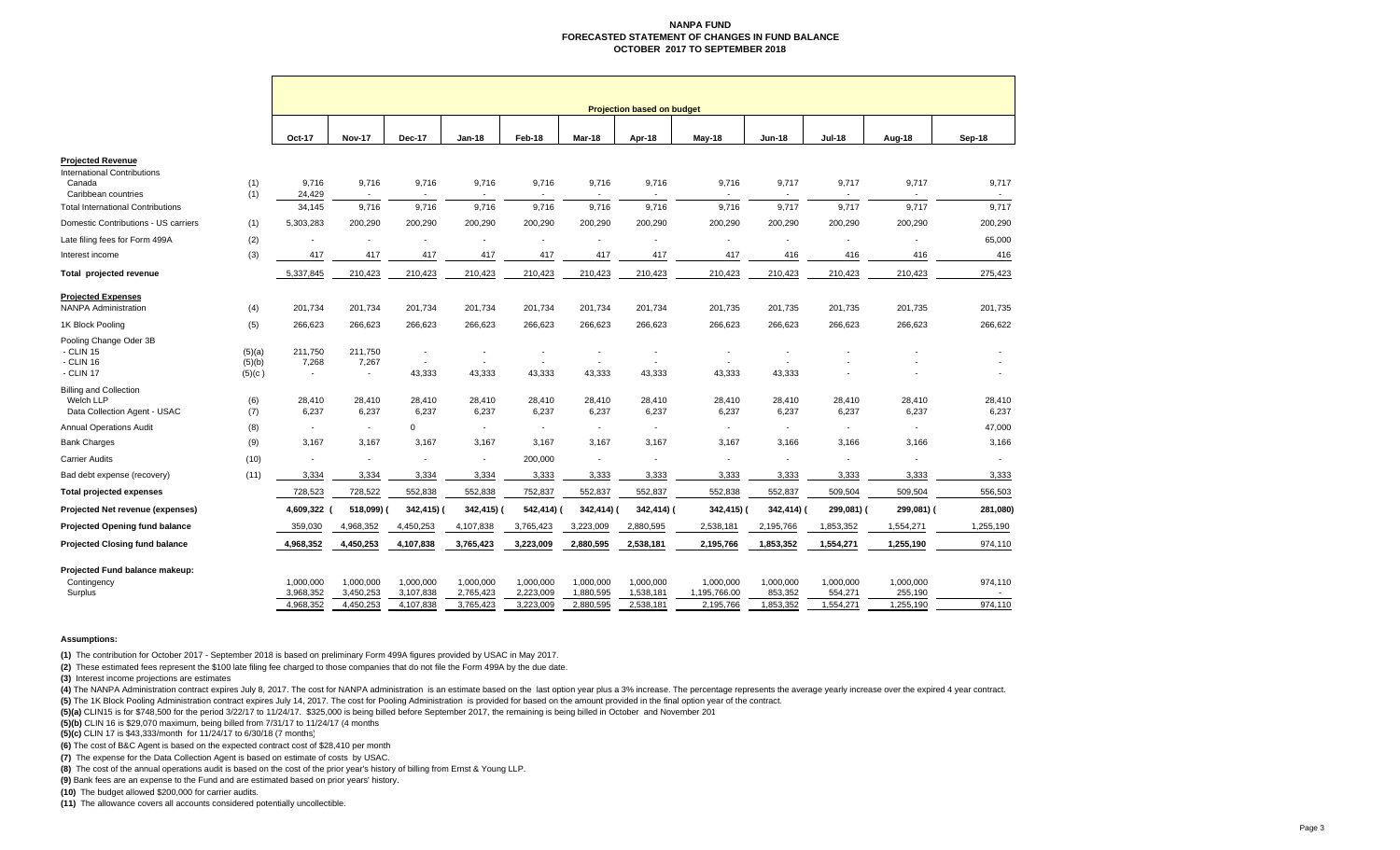### **CURRENT AND FORECASTED LIABILITIES**

|                                                              |               |               | Current       |               |         |               |         |               |         |
|--------------------------------------------------------------|---------------|---------------|---------------|---------------|---------|---------------|---------|---------------|---------|
|                                                              |               |               | <b>Jun-17</b> | <b>Jul-17</b> | Aug-17  | <b>Sep-17</b> | Oct-17  | <b>Nov-17</b> | Dec-17  |
| <b>NEUSTAR - NANPA Administration</b>                        |               |               | 190,353       | 195,561       | 195,560 | 202,122       | 195,485 | 195,485       | 195,485 |
| - Payment authorized by the FCC in June                      |               |               |               |               |         |               |         |               |         |
| May 2017                                                     | 187,332<br>\$ |               |               |               |         |               |         |               |         |
| - Authorization by the FCC has not been received for payment |               |               |               |               |         |               |         |               |         |
| June 2017                                                    |               | 190,353<br>\$ |               |               |         |               |         |               |         |
| NEUSTAR -1K Block Pooling & Change Order 3B                  |               |               | 312,601       | 313,156       | 320,423 | 320,422       | 478,007 | 478,006       | 302,322 |
| - Payment authorized by the FCC in June                      |               |               |               |               |         |               |         |               |         |
| May 2017                                                     | 316,655<br>\$ |               |               |               |         |               |         |               |         |
| - Authorization by the FCC has not been received for payment |               |               |               |               |         |               |         |               |         |
| June 2017                                                    |               | 312,601<br>\$ |               |               |         |               |         |               |         |
| Welch LLP - Billing & Collection Agent                       |               |               | 28,336        | 31,169        | 31,169  | 31,169        | 28,410  | 28,410        | 28,410  |
| - Payment authorized by the FCC in June                      |               |               |               |               |         |               |         |               |         |
| May 2017                                                     | 28,336<br>\$  |               |               |               |         |               |         |               |         |
| - Authorization by the FCC has not been received for payment |               |               |               |               |         |               |         |               |         |
| June 2017                                                    |               | 28,336<br>\$  |               |               |         |               |         |               |         |
| <b>USAC - Data Collection Agent</b>                          |               |               | 5,754         | 5,754         | 5,754   | 5,754         | 6,237   | 6,237         | 6,237   |
| - Payment authorized by the FCC in June                      |               |               |               |               |         |               |         |               |         |
| May 2017                                                     | 6,297         |               |               |               |         |               |         |               |         |
| - Authorization by the FCC has not been received for payment |               |               |               |               |         |               |         |               |         |
| June 2017                                                    |               | \$<br>5,754   |               |               |         |               |         |               |         |
| <b>Carrier audits</b>                                        |               |               |               |               |         |               |         |               |         |
| Ernst & Young LLP- Annual operations audit                   |               |               |               |               |         |               |         |               |         |
| <b>Bank Fees</b>                                             |               |               |               | 3,083         | 3,083   | 3,083         | 3,167   | 3,167         | 3,167   |
|                                                              |               |               |               |               |         |               |         |               |         |
| <b>Total</b>                                                 |               |               | 537,044       | 548,723       | 555,989 | 562,550       | 711,306 | 711,305       | 535,621 |